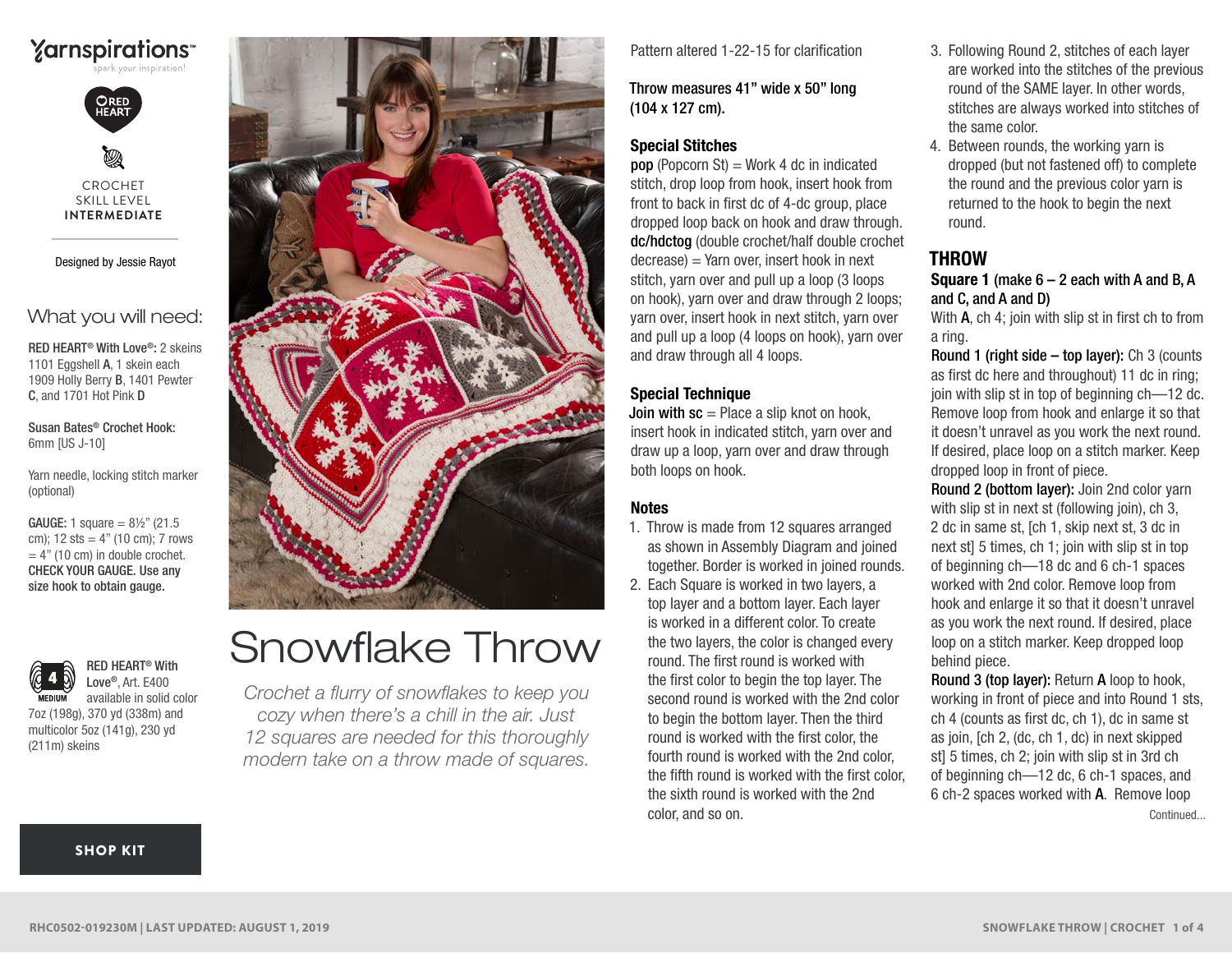

ORED<br>HEART

from hook and enlarge it so that it doesn't unravel as you work the next round. If desired, place loop on a stitch marker. Keep dropped loop in front of piece.

#### Notes:

- 1. Stitches are sometimes worked directly into stitches of the same layer and sometimes worked "over" a ch-space in the other layer. Working over a ch-space in the other layer helps join the two layers together. To work "over" a ch-space when working the bottom layer, insert the hook through the corresponding ch-space of the top layer THEN into the indicated stitch of the bottom layer. To work "over" a chspace when working the top layer, insert the hook into the indicated stitch of the top layer THEN through the corresponding chspace of the bottom layer.
- 2. Continue to drop working yarn at the end of each round and pick up the previously dropped yarn to begin the next round. Always take care to keep the A loop on the front of the piece and the 2nd color loop on the back of the piece when not in use.

Round 4 (bottom layer): Return 2nd-color loop to hook, working behind piece and into Round 2 sts, ch 3; [working over A ch-space, 2 dc in next dc; working behind A, dc in next dc, ch 2, dc in next dc] 5 times; working over A ch-space, 2 dc in next dc; working behind A, dc in last dc, ch 2; join with slip st in top of beginning ch—24 dc and 6 ch-2 spaces with 2nd color.

Round 5 (top layer): Return A loop to hook, working in front of piece and into Round 3 sts, working over each ch-1 space of 2nd color,

(slip st, ch 4, dc) in first ch-1 space, [ch 4, (dc, ch 1, dc) in next ch-1 space] 5 times, ch 4; join with slip st in 3rd ch of beginning ch—12 dc, 6 ch-1 spaces, and 6 ch-4 spaces. Round 6 (bottom layer): Return 2nd-color loop to hook, working behind piece and into Round 4 sts, ch 3; [working over A ch-space, 2 dc in next 2 dc; working behind A, dc in next dc, ch 2, dc in next dc] 5 times; working over A ch-space, 2 dc in next 2 dc; working behind A, dc in last dc, ch 2; join with slip st in top of beginning ch—36 dc and 6 ch-2 spaces with 2nd color.

Round 7 (top layer): Return A loop to hook, working in front of piece and into Round 5 sts, working over each ch-1 space of 2nd color, (slip st, ch 4, dc) in first ch-1 space, [ch 6, (dc, ch 1, dc) in next ch-1 space] 5 times, ch 6; join with slip st in 3rd ch of beginning ch—12 dc, 6 ch-1 spaces, and 6 ch-6 spaces. Round 8 (bottom layer): Return 2nd-color loop to hook, working behind piece and into Round 6 sts, ch 3; [working over A ch-space, dc in next 4 dc; working behind A, dc in next dc, ch 5, dc in next dc] 5 times; working over A ch-space, dc in next 4 dc; working behind A, dc in last dc, ch 5; join with slip st in top of beginning ch—36 dc and 6 ch-5 spaces with 2nd color.

Round 9 (top layer): Return A loop to hook, working in front of piece and into Round 7 sts, working over each ch-1 space of 2nd color, (slip st, ch 3, dc, ch 1, 2 dc) in first ch-1 space, [ch 6, (2 dc, ch 1, 2 dc) in next ch-1 space] 5 times, ch 6; join with slip st in top ch of beginning ch—24 dc, 6 ch-1 spaces, and 6 ch-6 spaces. Fasten off A.

#### Notes:

1. Work now continues with 2nd-color only.

- 2. In Round 10, sts are worked into sts of Rounds 8 and 9.
- 3. Round 10 shapes the circular piece into a square by working different height stitches and working (2 tr, ch 2, 2 tr) corners in 4 evenly spaced locations around the circle.

Round 10 (bottom layer): Return 2nd-color loop to hook, working over A ch-space and

into sts of Round 8, sl st in same st as join, ch 3, \*tr in next dc, 2 tr in next dc, ch 2, 2 tr in next dc (first corner made), tr in next dc, dc in next dc; working in A sts of Round 9, dc in next dc, hdc in next dc, hdc in next ch-1 space, sc in next 2 dc; working over A chspace and into Round 8 sts, sc in next 3 dc, hdc in next 2 dc, dc in next dc; working in A sts of Round 9, dc in next dc, tr in next dc, (2 tr, ch 2, 2 tr) in next ch-1 space (corner made), tr in next dc, dc in next dc; working over A chspace and into Round 8 sts, dc in next dc, hdc in next 2 dc, sc in next 3 dc; working in A sts of Round 9, sc in next 2 dc, hdc in ch-1 space, hdc in next dc, dc in next dc \*\* ; working over A ch-space and into Round 8 sts, dc in next dc; repeat from \* to \*\*; join with slip st in top of beginning ch—76 sts (19 sts on each side between corner ch-2 spaces) and 4 corner ch-2 spaces.

Round 11: Ch 3, [dc in each st to next ch-2 space [(2 dc, ch 2, 2 dc) in next ch-2 space] 4 times, dc in each st to end of round; join with slip st in top of beginning ch—92 sts (23 sts on each side between corner ch-2 spaces) and 4 corner ch-2 spaces. Fasten off.

#### **Square 2** (make  $6 - 2$  each with A and B, A and C, and A and D)

Rounds 1–3: Work same as Rounds 1–3 of Square 1—12 dc, 6 ch-1 spaces, and 6 ch-2 spaces worked with **A**...

Round 4 (bottom layer): Return 2nd-color loop to hook, working behind piece and into Round 2 sts, ch 3, dc in same st as joining; [working over A ch-space, 2 dc in next dc; working behind A, 2 dc in next dc, ch 1, 2 dc in next dc] 5 times; working over A ch-space, 2 dc in next dc; working behind A, 2 dc in last dc, ch 1; join with slip st in top of beginning ch—36 dc and 6 ch-1 spaces with 2nd color. Round 5 (top layer): Return A loop to hook, working in front of piece and into Round 3 sts, working over each ch-1 space of 2nd color, slip st in first ch-1 space, ch 9 (counts as dc, ch 6), dc in next ch-1 space, [ch 6, dc in next ch-1 space] 4 times, ch 6; join with slip st in 3rd ch of beginning ch—6 dc and 6 ch-6 spaces.

Round 6 (bottom layer): Return 2nd-color loop to hook, working behind piece and into Round 4 sts, slip st in next dc, ch 3; [working over A ch-space, 2 dc in next 2 dc; working behind A, dc in next dc, ch 2, skip next 2 dc, dc in next dc] 5 times; working over A ch-space, 2 dc in next 2 dc; working behind A, dc in last dc, ch 2; join with slip st in top of beginning ch—36 dc and 6 ch-2 spaces with 2nd color.

Round 7 (top layer): Return A loop to hook, working in front of piece and into Round 5 sts, working over each ch-1 space of 2nd color, ch 4, dc in same st as join, [ch 6, (dc, ch 1, dc) in next dc] 5 times, ch 6; join with slip st in 3rd ch of beginning ch—12 dc, 6 ch-1 spaces, and 6 ch-6 spaces.

Rounds 8–11: Work same as Rounds 8–11 of Square 1.

Continued...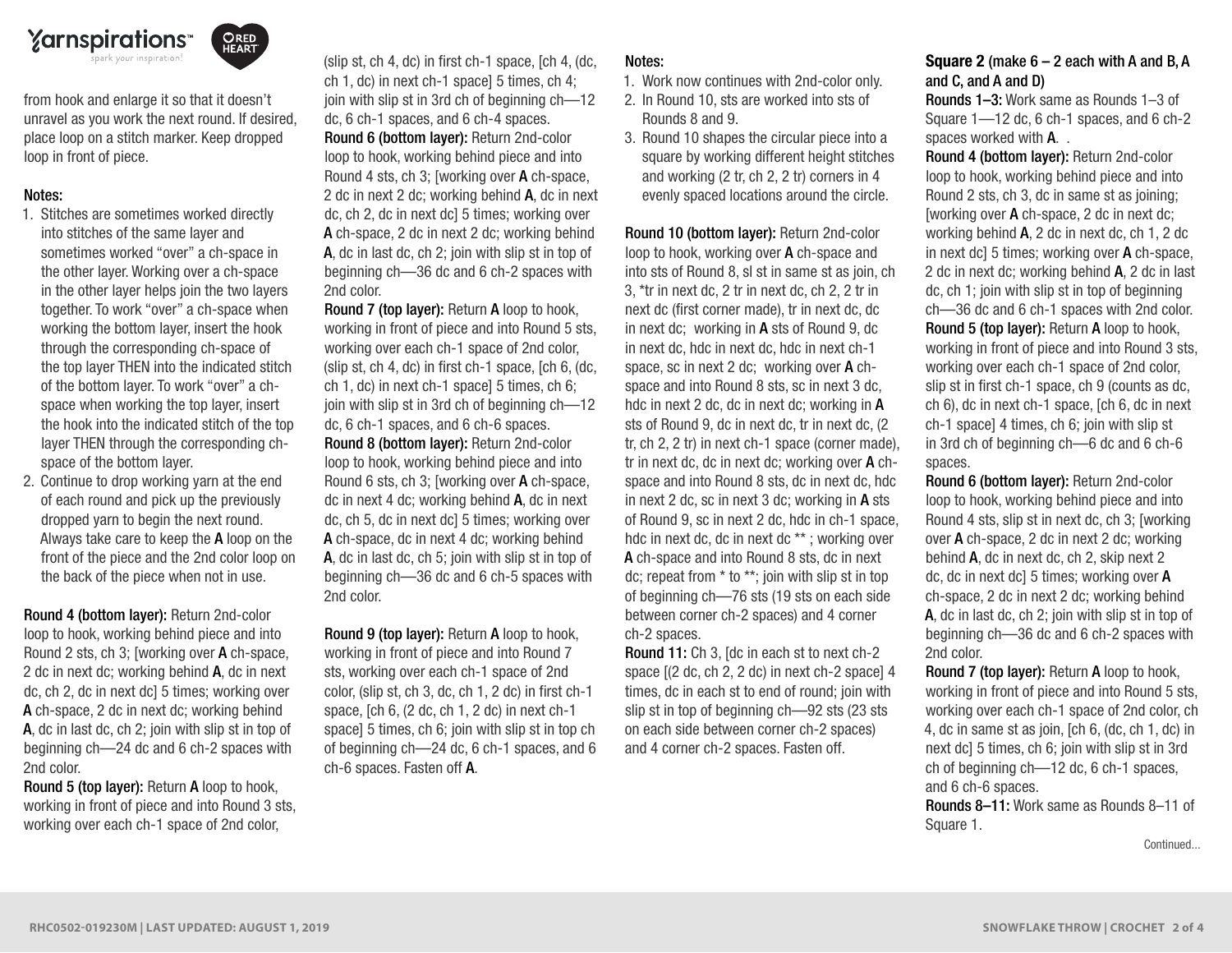

**ORED**<br>HEART

# **ASSEMBLY**

With right sides facing, arrange squares as shown in the assembly diagram.

With wrong sides held together, working through back loop only of stitch on front piece and front loop only of stitch on back piece and in each ch-2 space, work 75 sc evenly across horizontal edges between 2 sets of 3 squares each. Repeat twice to join next 2 sets of 3 squares each.

With wrong sides held together, working through back loop only of stitch on front piece and front loop only of stitch on back piece and in each ch-2 space, work 100 sc evenly across vertical edges between 2 sets of 4 squares each. Work over the horizontal seams. Repeat once to join last set of 4 squares to previously joined squares.

#### Border

In Rounds 1 and 2, do not work into the seams between squares. Work into the remaining unworked chain on each side of seams. Ch-2 spaces are at outer corners. In all rounds, join yarn with right side of throw facing.

Round 1 (right side): Working in front loops only of outer edges, join A with sc in 2nd ch of any ch-2 space, sc in same ch, sc in each st and ch across to next ch-2 space, \*2 sc in first ch of next ch-2 space, ch 1, 2 sc in next ch, sc in each st and ch across to next ch-2 space; repeat from \* 3 times, 2 sc in first ch of beginning ch-2 corner, ch 1; join with slip st in first sc—358 sc (77 sc on each short edge, 102 sc on each long edge) and 4 ch-1 spaces. Fasten off.

Round 2: Working in back loops only of outer edges, join A with sc in 2nd ch of ch-2 space at top right corner, 2 sc in same ch, sc in each

st and ch across top to next ch-2 space, \*2 sc in first ch of next ch-2 space, ch 2, 2 sc in next ch, sc in each st and ch across side to next ch-2 space, 2 sc in first ch of next ch-2 corner, ch 2,\* 3 sc in next ch, sc in each st and ch across bottom to next ch-2 space; repeat from \* to \* once; join with slip st in first sc— 360 sc (78 sc on each short edge, 102 sc on each long edge) and 4 ch-2 spaces. Fasten off. Round 3: Join B with sc in any ch-2 space of Round 2, ch 2, sc in same space, sc in each st across to next ch-2 space, \*(sc, ch 2, sc) in next ch-2 corner, sc in each st across to next ch-2 space; repeat from \* 3 times; join with slip st in first sc—368 sc (80 sc on each short edge, 104 sc on each long edge) and 4 ch-2 corners. Fasten off.

Rounds 4–10: Repeat Round 3 seven times and change color as in following color sequence: Work 1 round with **A**, 1 round with C, 1 round with D, 1 round with C, 1 round with  $A$ , 1 round with  $B$ , 1 round with  $A$ —424 sc (94 sc on each short edge, 118 sc on each long edge) and 4 ch-2 corners. Do not fasten off at end of Round 10.

Round 11: With A, slip st in first ch-2 space, ch 3 (counts as first dc here and throughout), (dc, ch 2, dc) in same space, [dc in next 2 sts, pop in next st, \*dc in next 5 sts, pop in next st; repeat from \* to last st before next ch-2 space, dc in last st, (2 dc, ch 2, dc) in next ch-2 space] 3 times; join with slip st in top of beginning ch—436 sts (97 sts on each short edge, 121 sts on each long edge) and 4 ch-2 spaces. Round 12: Slip st in ch-2 space, ch 1, (sc, ch 2, sc) in same space, sc in each st across to next ch-2 space, \*(sc, ch 2, sc) in next ch-2 space, sc in each st across to next ch-2 space; repeat from \* 2 more times; join with slip st in first sc—444 sc (99 sc on each short edge, 123 sc on each long edge) and 4 ch-2 spaces.

Round 13: Slip st in first ch-2 space, ch 3, (dc, ch 2, dc) in same space, [dc in next st, pop in next st, \*dc in next 5 sts, pop in next st; repeat from \* to last st before next ch-2 space, dc in last st, (2 dc, ch 2, dc) in next ch-2 space] 3 times; join with slip st in top of beginning ch—460 sts (103 sts on each short edge, 127 sts on each long edge) and 4 ch-2 spaces.

Rounds 14 and 15: Repeat Rounds 12 and 13—484 sts (109 sts on each short edge, 133 sc on each long edge) and 4 ch-2 spaces. Round 16: Repeat Round 12—492 sc (111 sc on each short edge, 135 sc on each long edge) and 4 ch-2 spaces.

Round 17: Slip st in first ch-2 space, ch 1, sc in same space (corner sc made), ch 3, skip next st, sc in next st, [\*ch 3, skip next 3 sts, sc in next st; repeat from \* to last st before next ch-2 space, ch 3, skip last st, sc in next ch-2 space (corner sc made), ch 3, skip next st, sc in next st] 3 times; \*\*ch 3, skip next 3 sts, sc in next st; repeat from \*\* to last st before first ch-2 space, ch 3, skip last st; join with slip st in first sc—128 ch-3 spaces (29 ch-3 spaces on each short edge, 35 ch-3 spaces on each long edge) and 4 corner sc. Fasten off. Round 18: Join B with slip st in first ch-3 space of any edge, ch 3, 2 dc in same space, (ch 1, 3 dc) in each ch-3 space to next corner sc, \*ch 2, skip corner sc, 3 dc in next ch-3 space, (ch 1, 3 dc) in each ch-3 space to next corner sc; repeat from \* around, ch 2; join with slip st in top of the beginning ch—384 dc (twenty-nine 3-dc groups on each short edge, thirty-five 3-dc groups on each long edge), 124 ch-1 spaces, and 4 ch-2 spaces. Fasten off.

Round 19: Join A with sc in any ch-2 space, [ch 2, sc] twice in same space (corner made), (ch 3, sc) in each ch-1 space to next ch-2 space, \*ch 3, (sc, [ch 2, sc] twice) in next ch-2 space (corner made), (ch 3, sc) in each ch-1

space to next ch-2 space; repeat from \* twice, ch 3; join with slip st in first sc—128 ch-3 spaces (29 ch-3 spaces on each short edge, 35 ch-3 spaces on each long edge) and 8 ch-2 spaces. Fasten off.

Round 20: Join C with slip st in first ch-2 space of corner, ch 3, 2 dc in same ch-2 space, ch 2, 3 dc in next ch-2 space, (ch 1, 3 dc) in each ch-3 space to next ch-2 space, \*ch 1, 3 dc in next ch-2 space, ch 2, 3 dc in next ch-2 space, (ch 1, 3 dc) in each ch-3 space to next ch-2 space; repeat from \* 3 times; join with slip st in top of beginning ch—408 dc (thirty-one 3-dc groups each short edge, thirty-seven 3-dc groups on each long edge), 140 ch-1 spaces, and 4 ch-2 spaces. Fasten off.

Round 21: Repeat Round 19—136 ch-3 spaces (31 ch-3 spaces on each short edge, 37 ch-3 spaces on each long edge) and 8 ch-2 spaces. Fasten off.

Round 22: With D repeat Round 20—432 dc (thirty-three 3-dc groups each short edge, thirty-nine 3-dc groups on each long edge), 148 ch-1 spaces, and 4 ch-2 spaces. Fasten off.

Round 23: Join A with sc in any ch-2 space, ch 2, sc in same space, sc in each st and ch-1 space across to next ch-2 space, \*(sc, ch 2, sc) in next ch-2 space, sc in each st and ch-1 space across to next ch-2 space; repeat from \* twice; join with slip st in first sc, turn—580 sc (133 sc on each short edge, 157 sc on each long edge) and 4 ch-2 spaces. Note Work into each ch-2 space as if it were 3 stitches.

Round 24 (wrong side): Ch 2, dc in next st, slip st in next st \*dc/hdctog, slip st in next st; repeat from \* around; join with slip st in top of beginning ch. Fasten off. Continued...